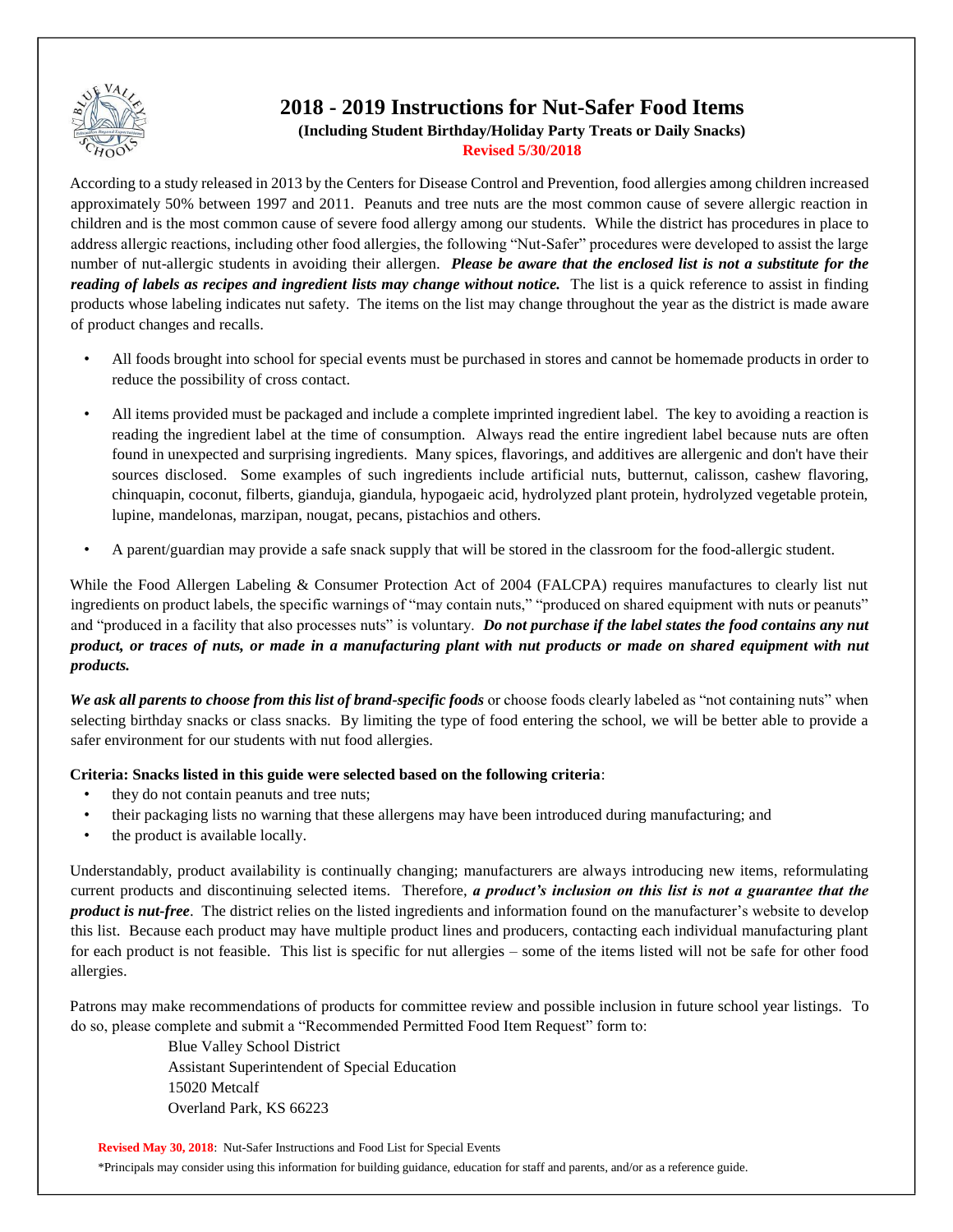

# **Branded List of Permitted Food Items**

**(Including Student Birthday/Holiday Party Treats or Daily Snacks)**

## **2018- 2019**

In the interest of supporting healthy schools, we have separated snacks with more nutritional value under "Daily Snacks" and products with less nutritional value under "special occasions."

### **Items to consider for** *Daily Snack*

Any healthy snack which is (1) a packaged product that (2) includes an ingredient label, and (3) clearly displays a "No Nuts," or "Made in a nut-free facility," label is also allowed in the nut-safer classroom. *If the product is not included on this list, a parent must show the label to the office before taking the snack to the classroom.*

#### **Approved Brands**

Increasingly companies are manufacturing products specifically for individuals with life-threatening allergies. In addition to being nut-safer, these products frequently are also safe for other food-based allergies. Based on packaging claims, all products from the following brands are approved for nut-safer classrooms:

**Enjoy Life Foods**; "Free from the "top eight" allergens: Wheat/gluten, dairy, peanuts, tree nuts, egg, soy, fish and shellfish. (*enjoylifefoods.com*)

**Lucy's:** "Gluten free and made without milk, eggs, peanuts, or tree nuts." (*westminstercrackers.com*)

**Home Free**: "Made in a dedicated bakery free of peanuts, tree nuts, eggs, dairy, wheat, and gluten." (*homefreetreats.com*)

**Don't Go Nuts**: "Our nut-free ingredients are processed using only nut-free equipment." (*dontgonuts.com*)

**Mama Resch's**: "No gluten, wheat, corn, soy, caseil, dairy, peanuts, tree nuts, all natural." *(mamareschs.com*)

**Safely Delicious**: "Gluten free, dairy free, peanut free, tree nut free, soy free, egg free, vegan.

#### **FRESH FRUITS & VEGETABLES**

• Organic or conventional

#### **DRIED & CANNED FRUIT**

- Raisins **NOT** yogurt covered (*Best Choice, Sunmaid, Sunmaid Organic*)
- Craisins *(Ocean spray*)
- Sunsweet Prunes (*Sunsweet*)
- Canned fruit small individual containers (*Del Monte*)
- Canned fruit (*Native Forest edwardsandsons.com/native\_shop\_fruit*)
- Applesauce-small individual containers (*Best Choice, Mott's, Musselman's*)
- Applesauce on the go: apple, apple cinnamon and apple strawberry, apple banana (*Materne GoGo squeeze, Motts*)

#### **CEREAL**

- Apple Zings (*Malt-O-Meal*)
- Autumn Wheat (*Kashi*)
- Berry Colossal Crunch (*Malt-O-Meal*)
- Chex: Corn, Rice, Wheat, Cinnamon, Blueberry, Vanilla (*General Mills*)
- Cinnamon Crunch (*Cascadian Farms*)
- Cinnamon Toast Crunch (*General Mills*)
- Alpha-Bits (*Post)*
- Cinnamon Toasters (*Malt-O-Meal*)
- Cheerios: chocolate, frosted, fruity, multi grain, regular (*General Mills*)

**Revised May 30, 2018**: Nut-Safer Instructions and Food List for Special Events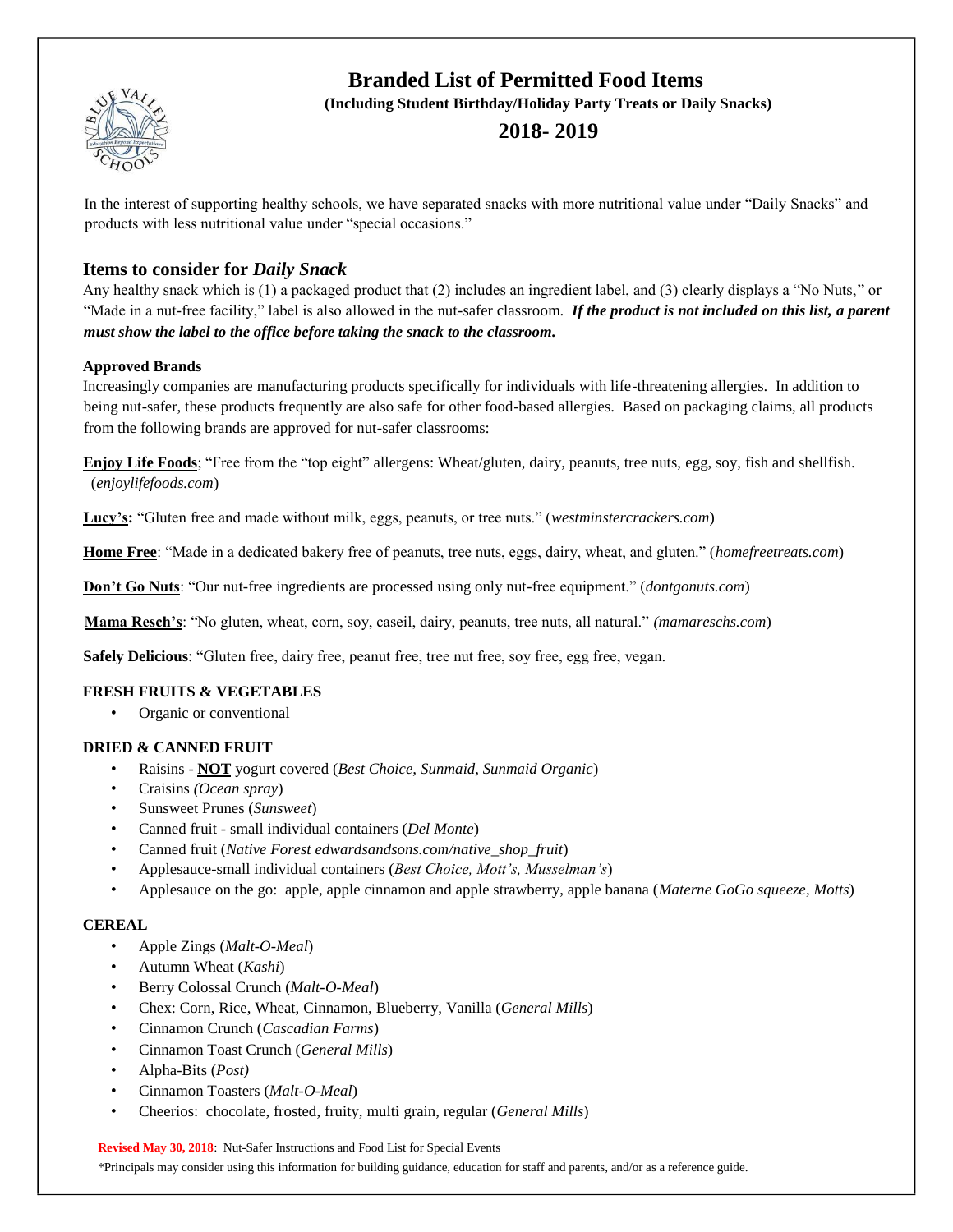- Cocoa Roo's (*Malt-O-Meal*)
- Crispy Rice (*Malt-O-Meal*)
- Fruity Pebbles (*Post)*
- Fruity Dyno Bites (*Malt-O-Meal*)
- Graham Crunch (*Cascadian Farms*)
- Golden Crisps (*Post*)
- Golden Puffs (*Malt-O-Meal*)
- Honey Graham Toasters (*Malt-O-Meal*)
- Heart to Heart Cereal: Honey Toasted (*Kashi*)
- Honeycomb (*Post*)
- Honey Buzzers (*Malt-O-Meal*)
- Kix: Honey or Original (*General Mills*)
- Lucky Charms (*General Mills*)
- Marshmallow Matey's (*Malt-O-Meal*)
- Mini Wheats: Chocolate, Original and Strawberry (*Kellogg's*)
- Purely Os (*Cascadian Farms*)
- Shredded Wheat spoon size: Original (*Post)*
- Frosted Mini Spooners: Original and Strawberry Crème (*Malt-O-Meal*)
- Tootie Fruities (*Malt-O-Meal*)
- Trix (*General Mills)*

#### **DAIRY PRODUCTS**

- Cottage Cheese: Fat Free, Low fat and Old Fashion (*Anderson/Erickson Dairy*)
- Mozzarella Snacking Cheese *(BelGioioso*)
- String Cheese (*Crystal Farms, Frigo and Sargento*)
- Stringles (*Organic Valley***)**

#### **YOGURTS**

- Yogurt: Blueberry, Vanilla (*Anderson/Erickson Dairy*)
- Yogurt Greek: Plain, Strawberry, Vanilla, Blueberry (*Dannon*)
- Yogurt Blends, Fruit on the Bottom, Yo Baby, YoTot, YoKids (*Stoneyfield)*
- Yogurt: 6 oz: Light and Fit (*Dannon*)
- Yogurt Tubes: Gogurt (*Yoplait*)
- Yogurt: Trix, Danimals (*Dannon)*

#### **BOXED JUICES & DRINKS**

- Fruit/box drinks (*Minute Maid Juice, Capri Sun, Hi-C, Kool-Aid Jammers; Honest Juice*)
- Apple juice (*Martinellis*)
- Hot Chocolate: Rich Milk Chocolate (*Nestle*)

#### **CRACKERS**

- Cheddar Bunnies: Organic, Sour Cream and Onion, White Cheddar, Whole Wheat (*Annie's Homegrown*)
- Cheez-it (*Sunshine)*
- Goldfish: Cheddar, Colors, Flavor Blasted Xtra Cheddar, Parmesan, Pizza, Pretzels, S'mores, Vanilla, Cupcake, Fudge, Brownie, Cookies & Cream, and Whole Grain Cheddar (*Pepperidge Farm*)
- Organic Honey Graham Crackers (*Annie's Homegrown*)
- Grahams Crackers: Original (*Keebler*), Cinnamon Honey (*Skeeter Nut Free*)
- Honey Graham Sticks (*Back to Nature*)
- Graham Crackers: Honey, Cinnamon, Chocolate (*Honey Maid*)
- Handi Snacks: Breadsticks and Cheese and Crackers 'n Cheese Dip (*Kraft*)
- Premium Saltine Crackers: Original (*Nabisco*)
- Ritz Cracker: Original, Whole Wheat (*Nabisco*)

**Revised May 30, 2018**: Nut-Safer Instructions and Food List for Special Events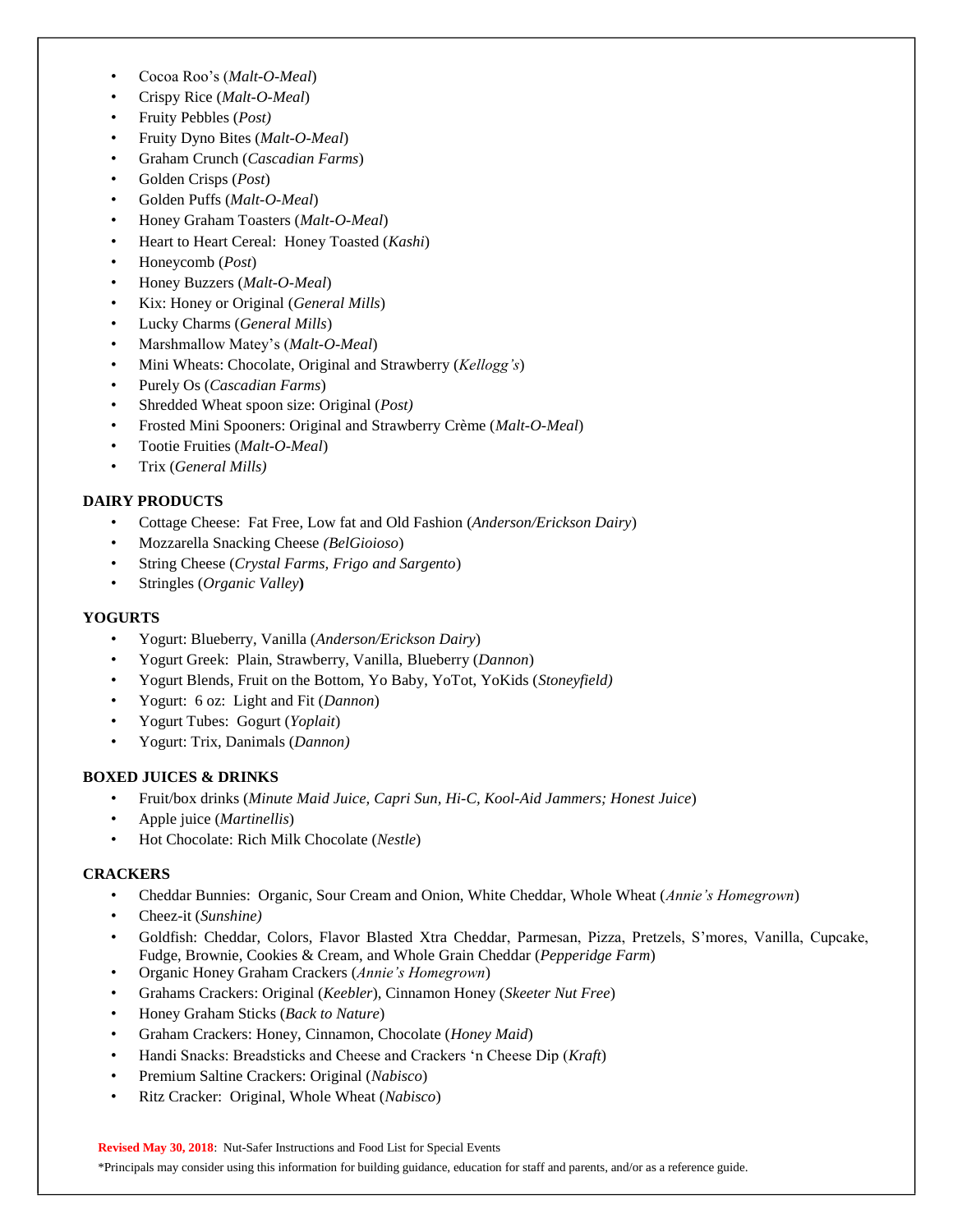- Organic Saltine Classics (*Annie's Homegrown*)
- Snack Crackers: Original 7 Grain (*Kashi*)
- S'moreables (*Kinnikinnick Foods*)
- Special K Cracker Chips: Sea Salt (*Kellogg's*)
- Triscuit Thin Crisps: Original *(Nabisco*)
- Wheat Thins: Original (*Nabisco*)
- Organic Stoneground Wheat, Harvest Whole Wheat crackers (*Back to Nature*)
- Zesta Saltine Crackers: Original and Whole Wheat (*Keebler)*

#### **POPCORN**

- Healthy Pop Popcorn: Kettle Corn, White and yellow kernels (*Jolly Time*)
- 100 Calorie Mini Bags: Butter (*Act II*)
- Natural and Butter Flavor (*Newman's own*)
- Popcorn (*Act II, Best Choice, Pop Secret*)
- Popcorn: Original, Sea Salt & Black Pepper, Ultra-Light, White Cheddar, Naturally Sweet (*Skinny Pop*)
- Popcorn Kernels (*Arrowhead Mills*)

#### **PUDDING & GELATIN**

- Handi Snack Pudding Cups: Regular and Sugar Free: Chocolate, Vanilla (*Kraf*t)
- Snack Pack Pudding Cups/ Jello: Regular, Chocolate, Vanilla, Juicy Gels (*Hunt's/ConAgra Foods*)
- Gelatin Cups: Regular and Sugar-Free (*Jello*)
- Pudding cups (*Zen Organic Soy zensoy.com*)

#### **MISC. FOODS**

- Beef Jerky: Original (*Jack's, Slim Jim*)
- Mini Bagels: 100% Whole Wheat, Blueberry, Brown Sugar, Maple French Toast, Plain (*Thomas*)
- Popped Rice Snacks: Apple Cinnamon, BBQ, Cheddar Cheese, Ranch, Chocolate, Caramel, Sour Cream & Onion, Kettle Corn (*Quake*r)
- Organic Guacomole Minies and Classic Guacomole Minies (*Wholly Guacamole*)
- Salsa (*Pace, Tostito's, Taco Bell, Amy's*)
- **Wowbutter**
- **Sunbutter**

# **Additional Items to consider for** *Special Occasions*

Any snack which is (1) a packaged product that (2) includes an ingredient label and (3) clearly displays a "No Nuts," "made in a nut-free facility" or "Allergy Free" labels are also allowed in the nut-safer classroom. *If this product not included on this list, the parent must show this label to the office before taking the snack to the classroom.*

#### **Approved Brands**

Increasingly companies are manufacturing products specifically for individuals with life threatening allergies. In addition to being nut-safer, these products frequently are also safe for other food-based allergies. Based on packaging claims, all products from the following brands are approved for nut-safer classrooms:

**Don't Go Nuts**: "Our nut-free ingredients are processed using only nut-free equipment."

**Enjoy Life Foods**: "Free from the "top eight" allergens: Wheat/gluten, dairy, peanuts, tree nuts, egg, soy, fish and shellfish.

**Home Free**: "Made in a dedicated bakery free of peanuts, tree nuts, eggs, dairy, wheat, and gluten."

**Lucy's:** "Gluten free and made without milk, eggs, peanuts, or tree nuts."

**Mama Resch's**: "No gluten, wheat, corn, soy, caseil, dairy, peanuts, tree nuts, all natural."

**Surf Sweets**: "Free of the 10 Most Common Allergens. Made in Nut-Free Facility."

**Revised May 30, 2018**: Nut-Safer Instructions and Food List for Special Events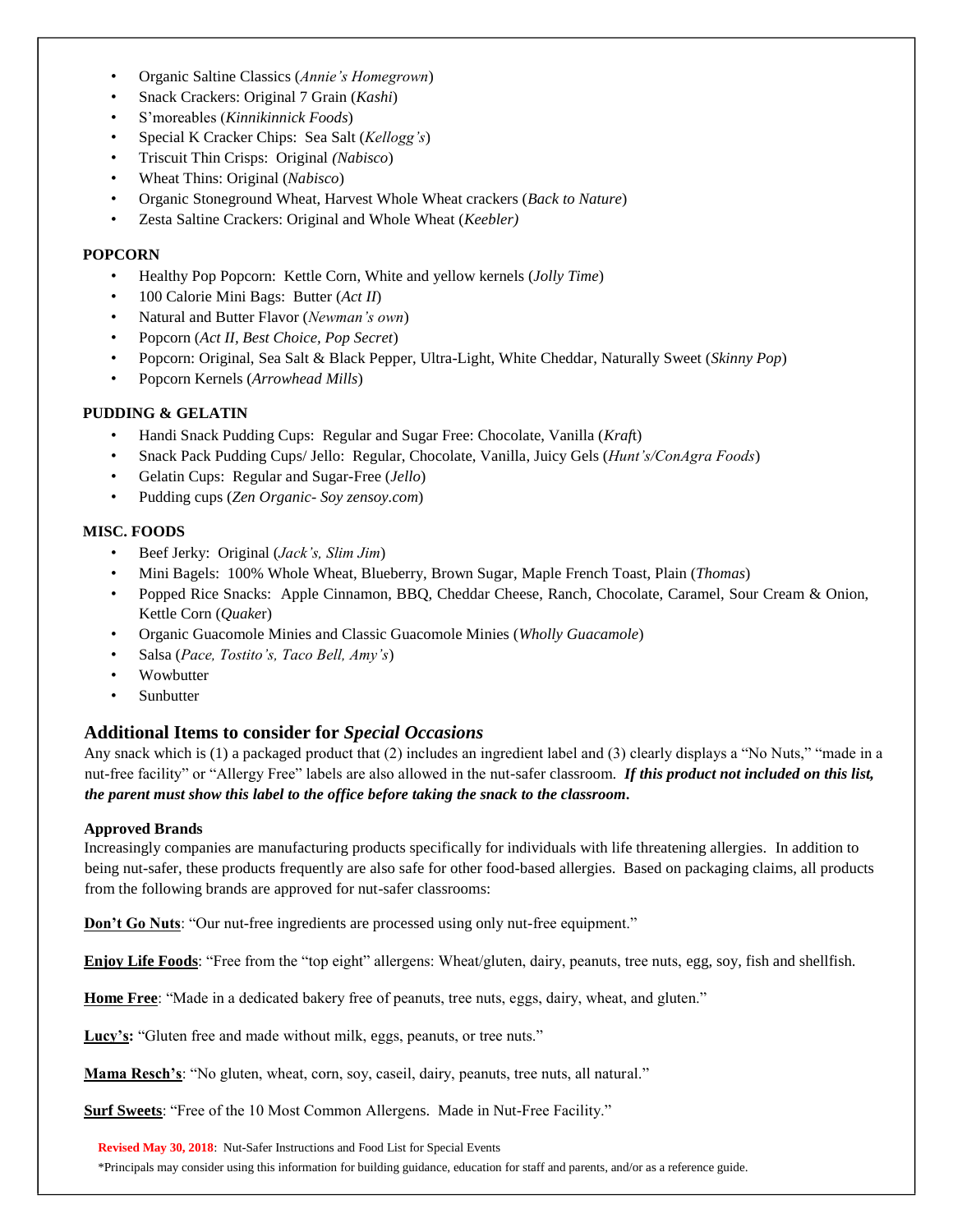**Safely Delicious**: "Gluten free, dairy free, peanut free, tree nut free, soy free, egg free, vegan

#### **CANDY**

- Andes Mints (*Tootsie Roll*)
- Blow Pops (*Charms)*
- Candy Canes (Spangler Candy, Bob's Red & White Mint Canes)
- Child's Play (Tootsie)
- Chocolate Chips- Semi sweet and Dark Chocolate (*Enjoy Life*)
- Dots (*Tootsie Roll*)
- Double Bubble
- Dum Dum Pops (*Spangler Candy*)
- Jolly Rancher Hard Candy (*Hershey's*)
- Junior Mints (*Tootsie Roll*)
- Lifesaver: Hard Candies (*Wrigley*)
- Life Saver Gummies (*Wrigley)*
- Lollipops, organic (*Yum Earth*)
- Marshmallows: Regular (*Kraft*)
- Organic jelly beans, Gummy Bears, Gummy Worms (*Surf Sweets*)
- Pez Candy (*Pez*)
- Red Vines: Original Twists and Black Twists (*American Licorice Co*.)
- Skittles: Original (*Wrigley)*
- Smarties: Original and Smarties Love Hearts
- Sweet Tarts: Chewy, Gummies (*Nestle)*
- Starburst Fruit Chews: Original, FavReds and Tropical (*Wrigley*)
- Starburst Jelly Beans (*Wrigley*)
- Tootsie Pops (*Tootsie Roll*)
- Tootsie Roll: Midgee, Fruit, Fruities (*Tootsie Roll*)
- Twizzlers: Cherry and Strawberry Twists, Rainbow Twists, Cherry Peel and Pull, Cherry Bites (*Hershey*)

#### **FRUIT SNACKS**

- Fruit by the Foot (*General Mills*)
- Fruit Rollups (*General Mills*)
- Fruit Crisps: Fuji Apple (*Brothers All Natural*)
- Fruit Snacks (Motts)
- Gusher's (General Foods)
- Organic Bunny Fruit Snacks Sunny Citrus, Berry Patch, Tropical Treat (*Annie's Homegrown*)

#### **CHIPS**

- Cheetos: Baked, Crunchy and Puffs (*Frito Lay*)
- Doritos: Cool Ranch and Nacho Cheese (*Frito Lay*)
- Fritos: Chili Cheese, Original and Scoops (*Frito Lay*)
- Funyuns (*Frito Lay*)
- Mission Tortilla Chips: Rounds, Strips and Triangles (*Mission*)
- Multigrain Tortilla Chips: Sea Salt, Sub-lime, How Sweet Potato it is, Summertime Blues (*Late July*)
- Munchies: Cheese Fix, Totally Ranch (*Frito Lay*)
- Organic Snack Mix (*Annie's Homegrown*)
- Pirate's Booty: White Cheddar (*Pirate Brands*)
- Potato Chips: Baked, Baked BBQ, BBQ, Cheddar and Sour Cream, Classic and Sour Cream and Onion (*Frito Lay*)
- Potato Chip (*Kettle*)
- Pretzels: Sticks, Mini, Snaps (*Snyder's of Hanover*)
- Pringles: Cheddar, Original, Snack Stack and Sour Cream and Onion & Sticks (*Pringles*)

**Revised May 30, 2018**: Nut-Safer Instructions and Food List for Special Events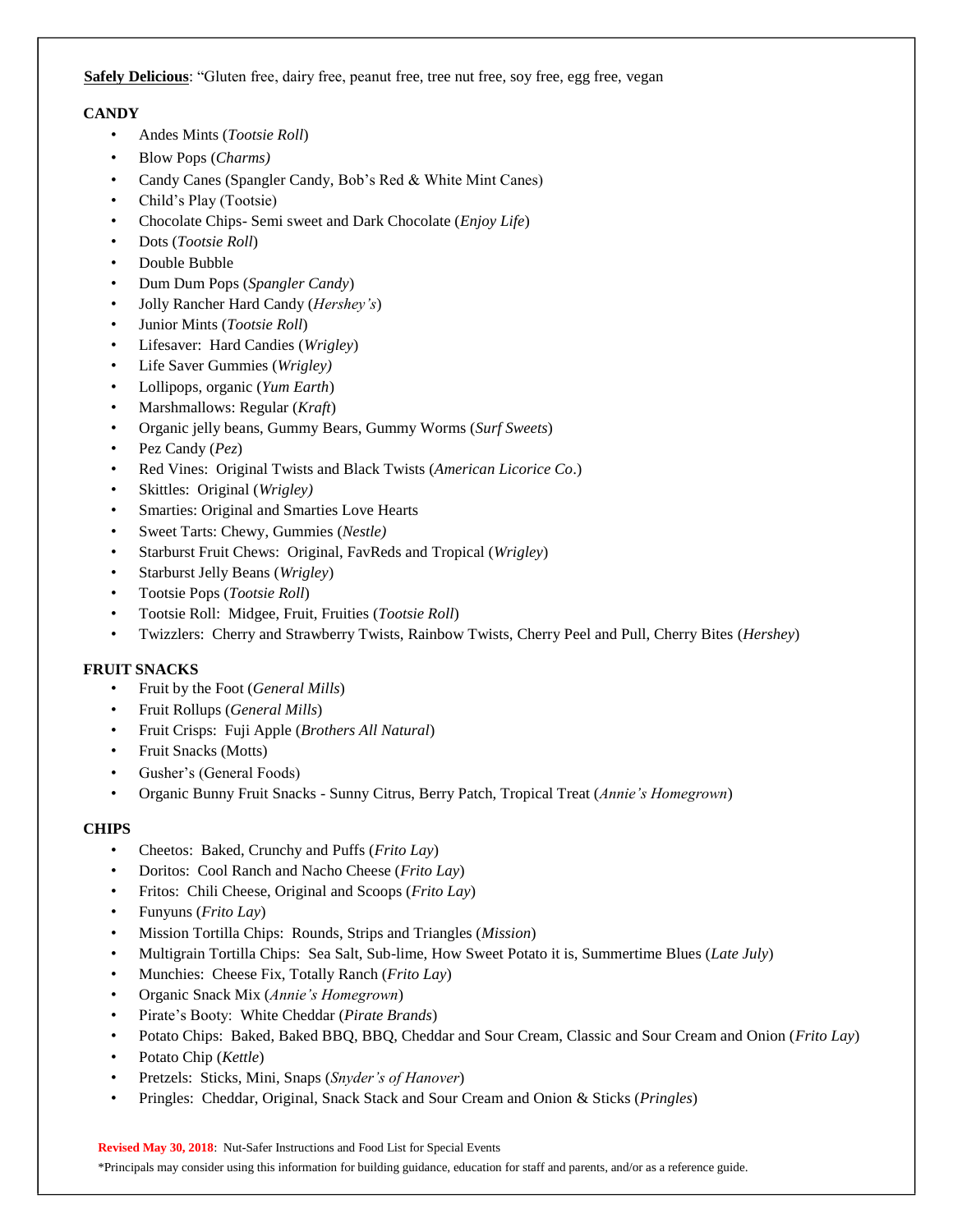- Pretzels: Rods, Tiny Twist, Cheddar, Sticks (*Rold Gold*)
- Ruffles: Baked, Original, Reduced Fat, Sour Cream and Cheddar and Sour Cream and Onion (*Frito Lay*)
- Smart Puffs: Wisconsin Cheddar (*Pirate Brands*)
- Sun Chips: Cheddar, French Onion, Garden Salsa and Original (*Frito Lay*)
- Tostito Tortilla Chips: Baked, Bite Size, Hint of Lime, Multigrain, Restaurant Style/Scoops (*Frito Lay*)
- Way Better Snacks Tortilla Chips; Sweet Potato, Multi Grain, Blue Corn, and Black Bean (*Simply Sprouted*)
- Wavy Potato Chips: Original, Hickory BBQ and Ranch (*Frito Lay*)

#### **COOKIES**

- Animal Crackers (Keebler)
- Bunny Cookies: Cocoa and Vanilla (*Annie's Homegrown*)
- Bunny Grahams: Chocolate, Chocolate chip, Cinnamon, Honey (*Annie's Homegrown*)
- Chips Ahoy: Chewy, Original and Reduced Fat (*Nabisco*)
- Chocolate Chip Mini Cookies (*Skeeter Nut Free*)
- Chocolate Chip Cookies & Chocolate Sandwich Cookies (Annie's Homegrown)
- Dick & Jane Educational Snacks: Cookies
- Fudge Shoppe: Fudge Stripes (*Keebler*)
- Oreo: Original, Chocolate Cream, Golden, Chocolate Mint, Double-Stuff (*Nabisco*)
- Ginger Snaps (*Nabisco*)
- Grahams: Cinnamon and Honey (*Skeeter Nut Free*)
- KinniToos: Chocolate Sandwich and Vanilla Sandwich (*Kinnikinnick Foods*)
- Lorna Doone (Nabisco)
- Montana's Chocolate Chips Cookies (*Kinnikinnick Foods*)
- Newtons: Fig, Triple Berry, Blueberry (*Nabisco*)
- Rice Krispies Marshmallow Treat: Original (*Kellogg*)
- Scooby Doo Graham Cracker Sticks: Honey and Cinnamon (*Keebler*)
- Snack 'n Go Packs: Chocolate Chip (*Lucy's*)
- Snackwell's: Crème Sandwich (*Kraft*)
- Teddy Grahams: Chocolate, Chocolaty Chip, Cinnamon, and Honey (*Nabisco*)
- Vanilla Wafers: Mini, or Original (*Keebler*)

#### **ICE CREAM**

- Popsicles & Creamsicle (*Popsicle*)
- Welch's 100% Juice Ice Bars
- Philly Swirl: Cups, ICEE Mix it up, Jungle Swirls, Swirls, and Poppers.
- Minute Maid Juice Bars (*Minute Maid*)
- Fudgesicles (*Fudgesicle*)

#### **SNACK CAKES & DONUTS**

- Donuts: Cinnamon Sugar, Chocolate Dipped, Maple and Vanilla Glazed (*Kinnikinnick Foods*)
- Rich & Creamy Vanilla Frosting (*Betty Crocker*)

*The preceding list will be reviewed annually. Please note that the district is reliant on the listed ingredients and information found on the manufacturer's websites. This list is specific for nut allergies – some of the items listed will not be safe for other food allergies. If in any doubt, student should not consume the food in question.*

**Revised May 30, 2018**: Nut-Safer Instructions and Food List for Special Events